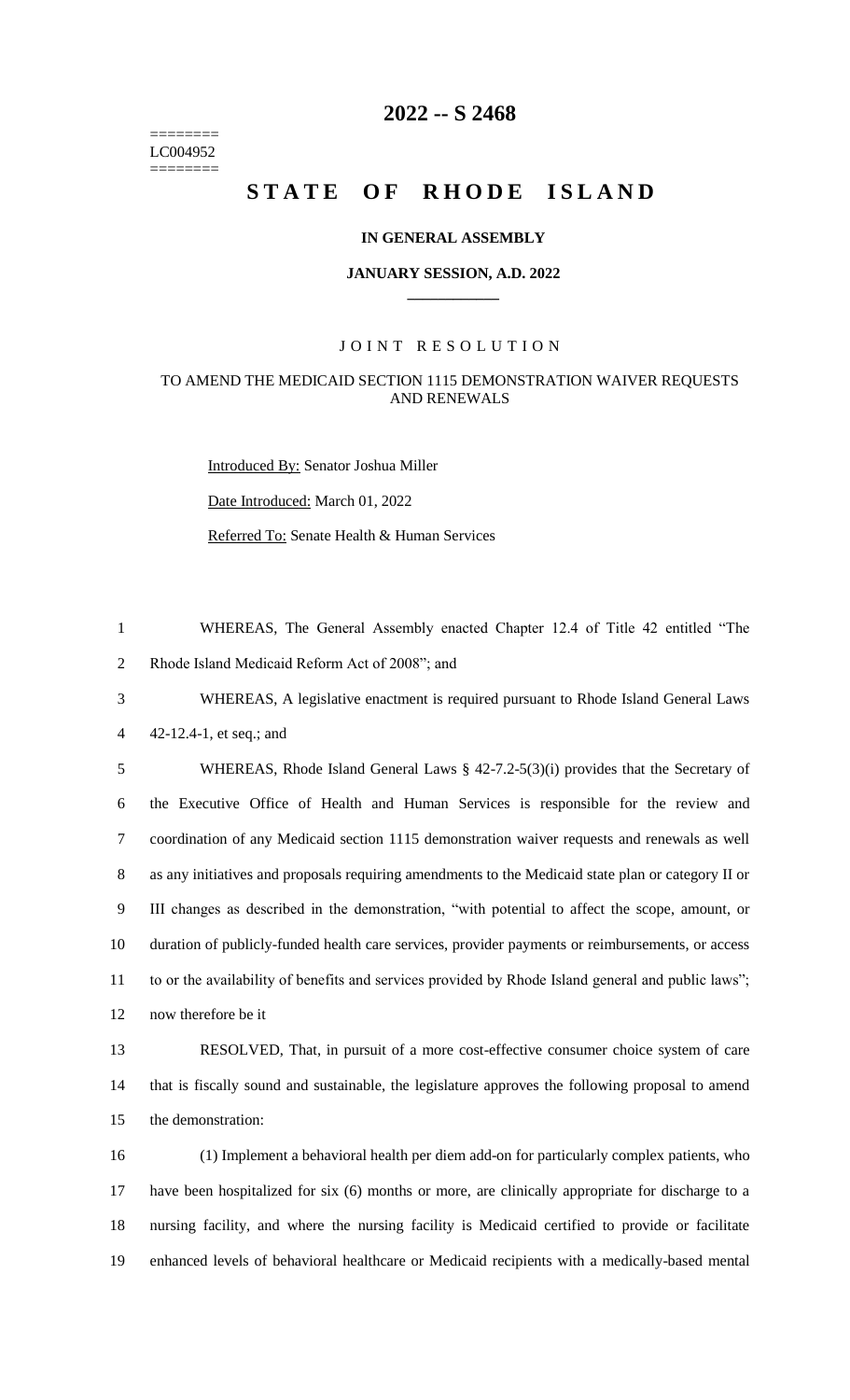health or behavioral disorder demonstrating significant behaviors as shown in a minimum of thirty (30) days of clinical behavioral documentation residing in a nursing facility; and be it further

 RESOLVED, That the Secretary of State be and hereby is authorized and directed to transmit duly certified copies of this resolution to the Governor of the State of Rhode Island, and to Dr. James McDonald, MD, MPH, Interim Director of the Department of Health, and to Womazetta Jones, MA, Secretary of the Rhode Island Executive Office of Health and Human Services.

======== LC004952 ========